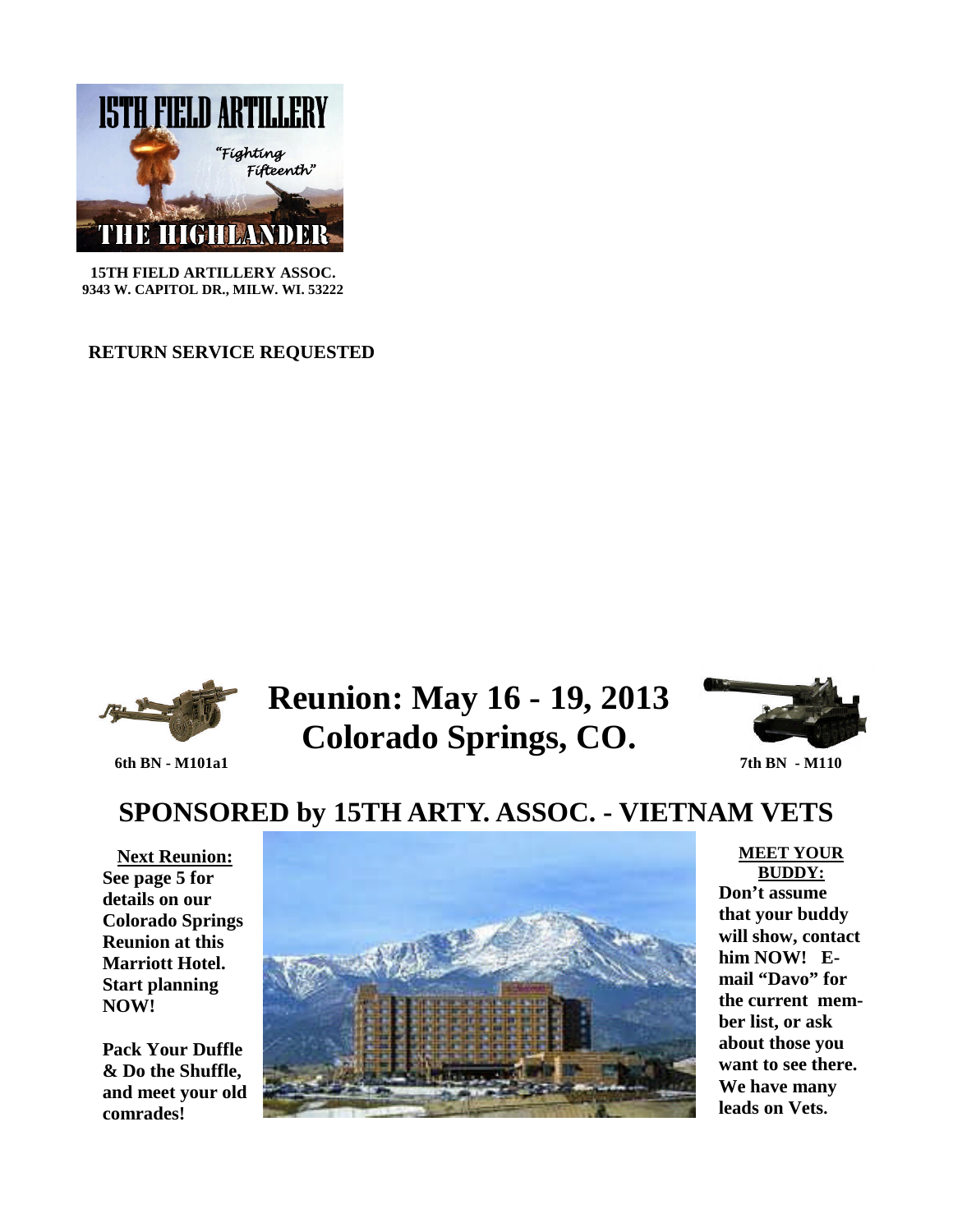

## *FIRST FIELD FORCES - VIETNAM - "First for Freedom" 41st ARTILLERY GROUP / 52nd ARTILLERY GROUP - "Big Guns are Ready" 7TH BN, 15TH FIELD ARTILLERY - "You Yell, We Shell Like Hell" PHU CAT - AN KHE - PLEIKU - BONG SON - VIETNAM 1967 - 1971*

*\_\_\_\_\_\_\_\_\_\_\_\_\_\_\_\_\_\_\_\_\_\_\_\_\_\_\_\_\_\_\_\_\_\_\_\_\_\_\_\_\_\_\_\_\_\_\_\_\_\_\_\_\_\_\_\_\_\_\_\_\_\_\_\_\_\_\_\_\_\_\_\_\_\_\_\_\_\_\_\_\_\_\_\_\_*

## *February, 2013*

*\_\_\_\_\_\_\_\_\_\_\_\_\_\_\_\_\_\_\_\_\_\_\_\_\_\_\_\_\_\_\_\_\_\_\_\_\_\_\_\_\_\_\_\_\_\_\_\_\_\_\_\_\_\_\_\_\_\_\_\_\_\_\_\_\_\_\_\_\_\_\_\_\_\_\_\_\_\_\_\_\_\_\_\_\_*

*Volume - 23 Number - 1 "The Highlander Newsletter" 9343 W. Capitol Drive, Milwaukee, Wisconsin 53222-1534 1-414-464-xxxx*

*\_\_\_\_\_\_\_\_\_\_\_\_\_\_\_\_\_\_\_\_\_\_\_\_\_\_\_\_\_\_\_\_\_\_\_\_\_\_\_\_\_\_\_\_\_\_\_\_\_\_\_\_\_\_\_\_\_\_\_\_\_\_\_\_\_\_\_\_\_\_\_\_\_\_\_\_\_\_\_\_\_\_\_\_\_*

|                                        | Assoc. Founder: 1991, Former Editor & Web Master ROBERT M. DONNAN HHB/B-Btry. 1971 |                        |              |                                                          |
|----------------------------------------|------------------------------------------------------------------------------------|------------------------|--------------|----------------------------------------------------------|
|                                        | Group Leader: DAVE HOLDORF                                                         | 1-414-464-xxxx         | hidavo@      | $C$ -Btry. $68/69$                                       |
| <b>Assoc. Historian:</b> DAVE HOLDORF  |                                                                                    |                        |              | As of April 2008, All BN's - Files now in Milwaukee, WI. |
|                                        | <b>2013 Reunion Host: RAY TINGSTROM</b>                                            | 1-808-271-xxxx         | ertingstrom@ | H,B,C 65-68                                              |
| <b>Web Master:</b>                     | <b>FRANK BAKER</b>                                                                 | 1-845-336-хххх         | frbaker3@    | A-Btry. 67/68                                            |
| <b>Highlander Editor: PHIL MAUGHAN</b> |                                                                                    | $1 - 630 - 357 - xxxx$ | plmaugehan@  | <b>HHB</b> 70-71                                         |
| Treasurer & PX:                        | <b>MIKE DONLEY</b>                                                                 | 1-414-464-xxxx         | cruzn71@     | $C$ -Btry. $67/68$                                       |
| <b>Assoc. Contact:</b>                 | <b>FRANK BAKER</b>                                                                 | 1-845-336-xxxx         | frbaker3@    | A-Btry. 67/68                                            |
| <b>Assoc. Contact:</b>                 | <b>NORM FORSYTHE</b> 1-619-303-xxxx                                                |                        | ollie107@    | 67/68<br><i>HHR</i>                                      |
|                                        |                                                                                    |                        |              |                                                          |

*To our new association members; WELCOME HOME ! We are confident you will value this connection with those who also served in your unit. The connection occurs in various ways: newsletters published a few times a year, a reunion every other year, an outstanding website and the ability for you to reach individuals you served with via the new member contact section or the full membership roster.*

*All vets are urged to participate by sending photos/articles/letters to the editor for possible inclusion in the newsletter or website. Importantly, please send our group leader Dave, copies of old rosters and orders with names of vets. This gives Davo more names to track down as he works to grow our ranks.*

*Association dues are \$12 per year, preferably early in the year so we can plan our work for the year. All funds go toward newsletters, the terrific web site, office supplies and vet searches. None of the association leaders are paid for their efforts.*

*Contact Davo for lists of current members, vets wanted, and deceased. Visit our website for History, Photos, Articles, Vietnam BN Newsletters, & Vet Benefits. Sign the Guestbook, ...if someone searches for you, your name will appear. Best Wishes, ……* **Phil & the Association Leadership**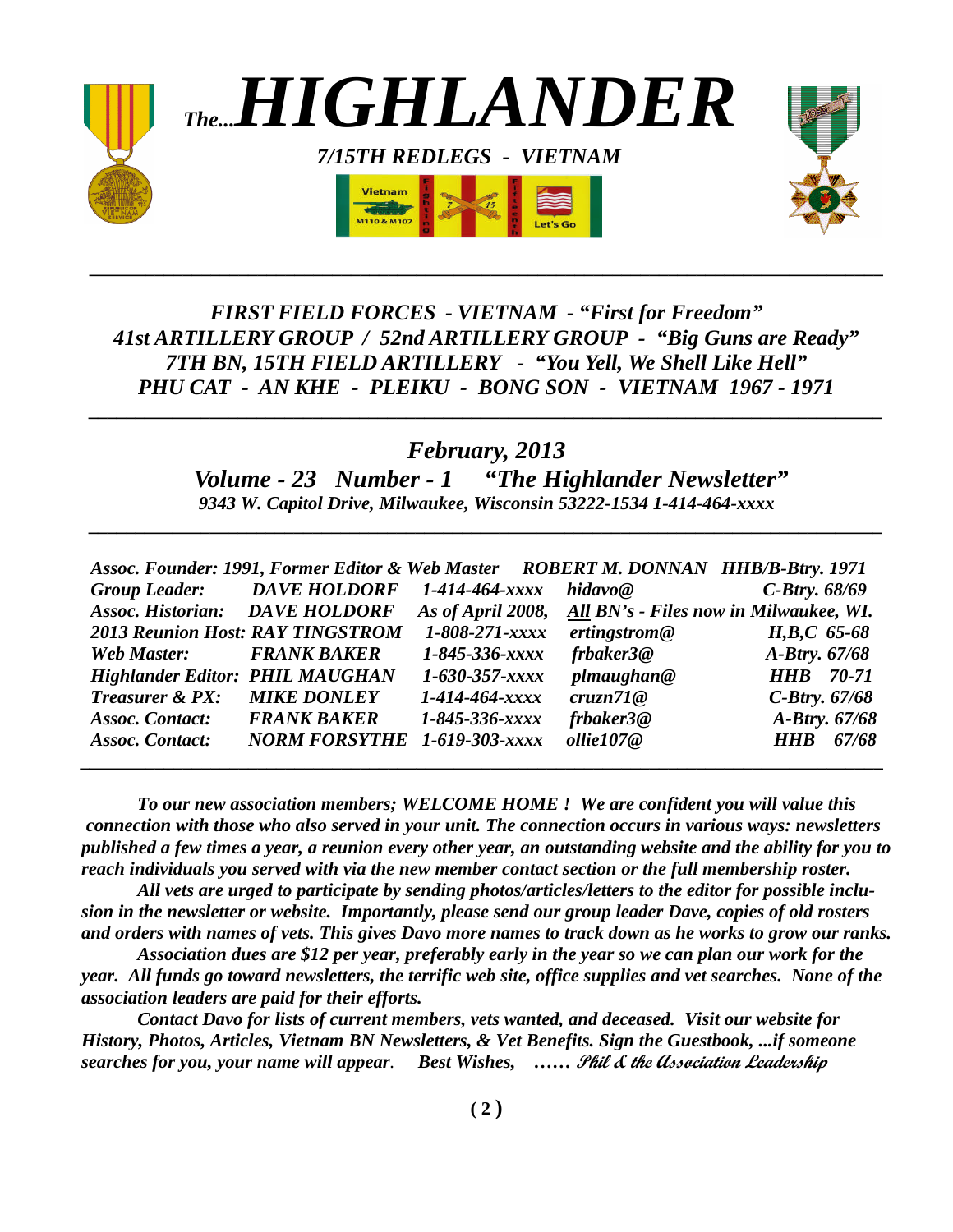

## **"INCOMING" !!! - New Comrades, by ...***Davo*

**Know a Vet who isn't receiving our newsletters, let us know! Please send in old orders & rosters with names to search! Contact: "Davo" at 1-414-464-2939 hidavo@earthlink.net "Help us find more vets from the 15th FA Regiment"**



**VET SEARCHES: Help Davo by doing it yourself or pass on leads to him. ( Total, all located: aprox. 1300 ) 7/15th FA LISTS Available: 800+ Members & 400 Deceased (w/19 KIA) in MS Word, 2040 Wanted: MS Excel via e-mail.. Vets who Move: We average 15-20 returned newsletters per issue. Help us save postage and help you stay in touch. Let us know when you move, change E-mail addresses or phone numbers. ( Those returned issues marked "TEMP AWAY" assume address is correct. ) This issue of the HIGHLANDER is being sent to 898 veterans of the 15 FA Association and/or family members.**

**7/15TH FA VETERANS FOUND: After July 10, 2012: ( Will continue searches to Mar 2013) ( Svc-Dates 12/69-70 is Dec to Dec) Doran "Jay" Murphy 12/69-70 A-Bty Sgt5 13E/FO D'Iberville MS 228-396-xxxx @bellsouth.net Gary D. Rakes 12/69-12/70 A-Bty Sp4 13A Waynesville NC 828-216-xxxx Linda: @yahoo.com NOTE: Due to illness, vet searching & cold calling slowed way down. I'll try some calls if I feel better soon? For those I gave phone Numbers to, I suggest you try them yourself for now. …. Davo**

**6/15 Contacts: Dick.Brown@speaskeasy.net John Sarantakes: jsarantakes@kc.rr.com Gaither Kitchell: gatorpub1@embarqmail.com 6/15th Contact and "Wanted" Lists: Charles Sones: cesones@frontiernet.net 928-333-7271**

**6/15th FA VETERANS FOUND After July 10, 2012: Frank A Hare 1969 HHB, Apple Valley CA , 760-247-xxxx**

#### **OUR CONDOLENCES TO THE FAMILIES OF THE FOLLOWING VETERANS 7/15th FA DECEASED VETERANS:**

**Sp-4 Lawrence F Edwards 70-71 C-Btry PFC 13A 25 Feb 50 - 3 Oct 06 Albuquerque, NM LocateGrave:Svc# orig CA, relatives? Sp-4 Steve Gates 6/67-6/68 A-Btry 13A; 4 Sep 46—11 Sep 12, Janesville WI Online Obit**

**Sp-4 Thomas E. Jackson 68-69 C-Btry 13A SSG/Ret'd 6 Sept. 47 - 16 Apr. 2010 Columbus, GA (Orig TN ) findagrave.com /Relatives Pfc William C "Smiley" Miller 68-69 HHB 13A via Greg Findon: died aprox. yr 2000 from cancer, Allentown PA. Relatives? Sp-4 Lucious McMurray Jr. 67-68 HB/Supply 27 Oct 46 - 8 Mar 05 Paterson NJ w/Mom listed deceased/old addy, old: 201-345-1989 Sp-4 David C Nelson 69/70 A-Btry Sp4 13A 4 Apr 49 - 27 Feb 11 Borden IN, SS#/OrigKY, wife Dorothy: contact long ago, no reply Sp-4 Windel Wayne Tuten 70-71 C-Btry Sp-4 13A 17 Jul 42 - June 1978 Svc# Match Perry FL Relatives?**

**Pfc Theodore J Woelfel 67-68 B-Btry RTO 14 Aug 45 - 21 May 2012 Center Township, PA Obit:VVA / obitsforlife.com/Relatives Sfc James Woods 6/69-70 B-Btry Chf/Smk 25 Apr 32 - 27 Sept 2011 Cordova TN, visas#, was Memphis, MSG retired Korea/Nam**

**6/15th FA DECEASED VETERANS:**

**Mike J Howell Svc-Btry 65-69 1SGT Supply Died 9/2/12 Leavenworth KS 913-727-1668, Relatives? Rochester Johnson 1969 SFC, CD name, Svc#Match at Locategrave: 1930-2008 El Paso TX, Originally SC, Relatives? Roger L Medrano A-Btry 67-68 SGT 2/2/43 - 11/11/10 Katy TX, SS# match/addy/Truett St, Houston, obit, relatives: Irene, son jr. Paul Mieth 1969 HHB SP4 Mechanic, Died 7/29/11 Buffalo NY**

### **MAY OUR COMRADES REST IN ETERNAL PEACE**

### **Death of 6/15 Soldier 50 Years Ago Remembered**

**The VFW Magazine's October, 2012 issue included an article on hostile actions occurring in Korea's DMZ. The article highlighted the killing of Pfc. Richard J Rimer of B Battery, 6th of the 15th Artillery, 7th Division. Pfc. Rimer was on guard duty near the village of Hyang Yang the night of October 3, 1962 when he was shot four times to the head and chest and stabbed eight times. A bayonet and shells used in Russian made weapons (both of which were known to be carried by North Korean Special Forces) were found near the body. Pfc. Rimer was the first American killed on the ground by North Koreans since Korean War cease fire.**

**A memorial to US and South Korean troops attached US units killed in South Korea since the end of the Korean War was dedicated on June 2, 2012. It is located at the US Army Garrison Yongsan near the 8th Army Headquarters. Pfc. Rimer's name is included among the 92 Americans listed.**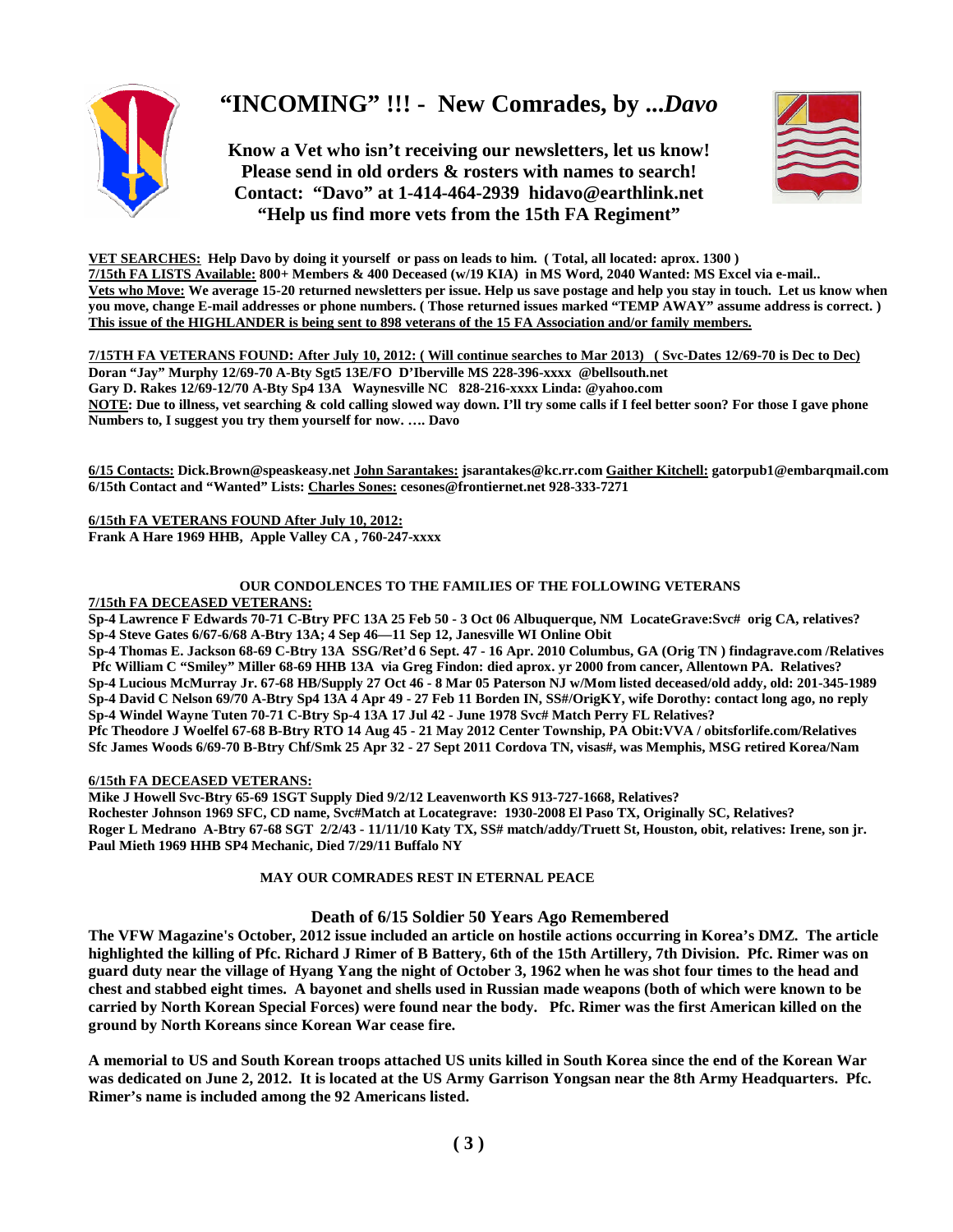



**VETS WHO MOVED: UPDATE Addresses, Phone, Apt. #, E-Mail to hidavo@earthlink.net or 414-464-2939. Newsletters sent 1st Class w/ "Return Service Requested" requires the PO to return the issue to Davo. so we know you moved. Most returned newsletters with new addresses are changed for the next mailing, but not re-sent. You will get the next issue. E-Mails are the primary form of contact between comrades. We currently show 67 E-mails that bounced back as undeliverable some whose firewalls will not let us through. If you haven't heard from others, please update your information to be listed.**

**7/15TH Changes after July 10, 2012: ( For issues returned as "TEMP AWAY", Please advise second residences. ) E-Mails:**

**John Barnhill: Goliad, TX 77963?-0419 Old: 713-755-xxxx Old: @aol.com/User Unkn ??? Sam Carpio: Trinidad, CO 81082 Old: 719-846-xxxx?? E-mail: ?? Carl Clark: Gotha FL 34734? 407-253-xxxx? No contact yet, tried address Gary Deyo: @frontierenet.net Greg Findon: @ptd.net 610-360-xxxx Bill Hutchins: @gmail.net Marion "Allen" James: @gmail.com Tim Kilgannon: Ft Mill SC 29707? W:540-533-xxxx? H: 803-431-xxxx/xxxx? News issue sent. Lewis Kleinkauf N. Kingston RI 02852 old: 401-295-xxxx NIS or 915 Tenrod? Roy McCrary: Bastrop TX 78602 512-496-xxxx Dave Olson: PO Box Portland, ME 04103 Old: 207-767-xxxx @maine.rr.com Richard Pennell: Richmond TX 77407 832-686-xxxx @yahoo.com Teddy Roberts: rec's mail at Moms: Clebunre TX 76033 no phone Mom: 1-817-645-xxxx Dale "Mike" Schumm: Murrieta, CA. 92563 1-951-696-xxxx @verizon.net Jim Sissell: Las Vegas NV 89115 as of Oct 1, no ph yet. Archie Stanley: Winchester, OH 43110 740-407-xxxx @gmail.com Henry Stewart: Roseville, OH 43777 old: 740-697-xxxx ?? E-mail ?? Albert Washington: Lincoln Park, MI 48146 313-338-xxxx @att.net Jim Wllmon: Cleveland OK 74020**

**6/15th changes after Feb 2012:**

**Stan Hudzinski: at old Middle Rd, E. Comcord NY ( add lot # 9 ) 14055 old mobile 716-864-xxxx rings, left message, no reply. Richard Kucera: PO Box Bennet NE 68317 old: 402-782-xxxx/no ans, old mail @windstream.net unans'd**

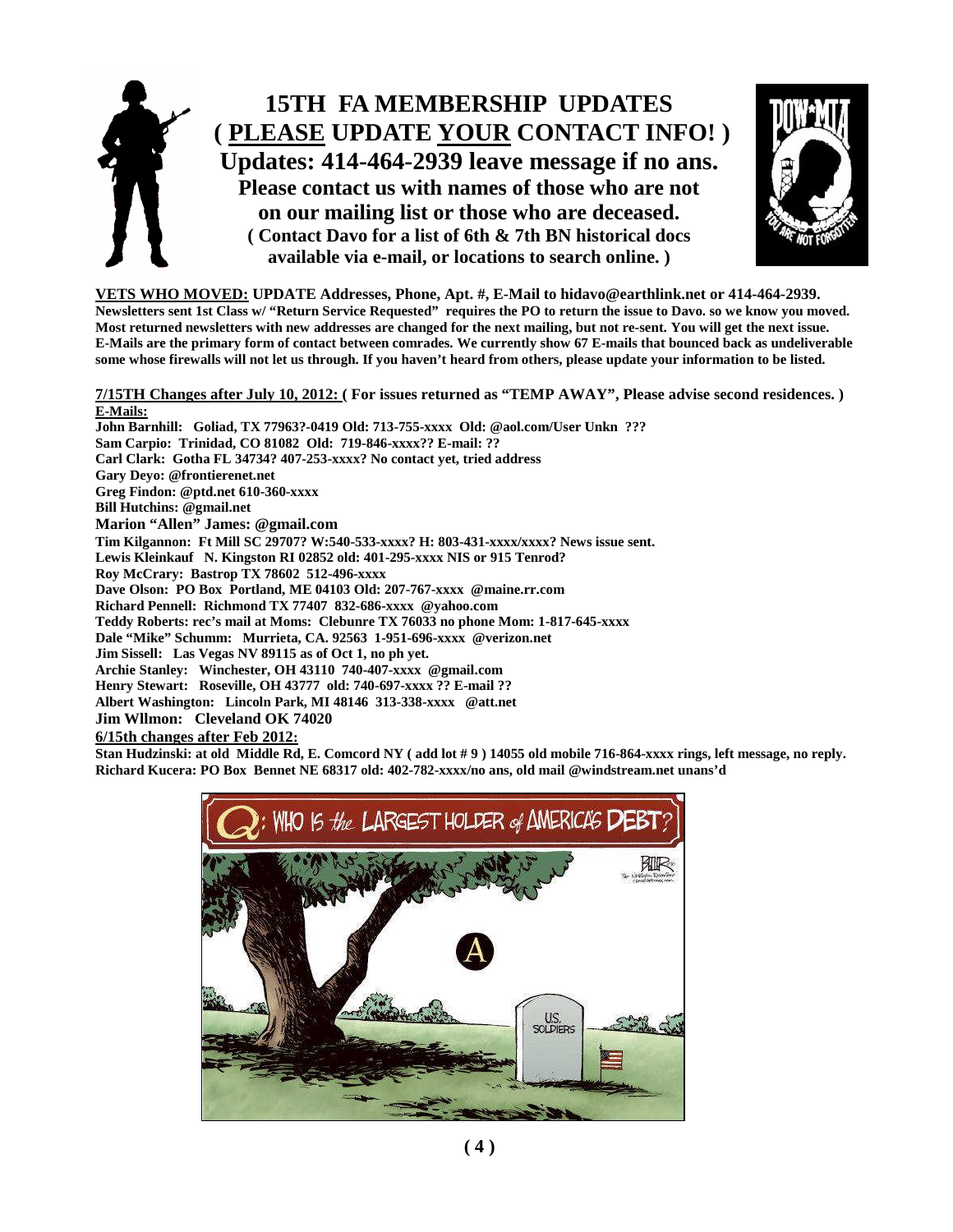

## **Join fellow soldiers and veterans for the 15th Field Artillery Regiment Vietnam Veteran's Reunion in Colorado Springs, CO**

## **May 16 – May 19, 2013**

We want to welcome you and your family to the  $10<sup>th</sup>$  Reunion of the veterans of the  $15<sup>th</sup>$ Field Artillery Regiment. Come join us for a visit to Colorado Springs, CO at the foot of Pikes Peak and the beautiful Rocky Mountains to celebrate your role in the history of the  $15<sup>th</sup>$  Field Artillery. This is a great opportunity for members of the past and present 15<sup>th</sup> Field Artillery to gather once again and get to know one another. We promise you a time that you will not forget! **NOTE: This** may be the "**Last call Reunion Issue !!! Agenda**

| <u>Wednesday, May <math>15^{th}</math>, 2013</u> – |                                                                                                                                    |
|----------------------------------------------------|------------------------------------------------------------------------------------------------------------------------------------|
| $3:00 \text{ pm}$ to $6:00 \text{ pm}$             | - Early arrivals, Marriott Hotel, Colorado Springs, CO                                                                             |
|                                                    | - Open day                                                                                                                         |
| Thursday, May $16^{th}$ , 2013 –                   |                                                                                                                                    |
| $9:00 \text{ am} - 9:00 \text{ pm}$                | - Check in and open registration, Marriott Hotel                                                                                   |
| $9:00 \text{ am} - 10:00 \text{ pm}$               | - Hospitality Room open until 10:00 pm                                                                                             |
| $9:00 \text{ am} - 10:00 \text{ pm}$               | - Socialize in the hotel or browse the local area                                                                                  |
| $12:00 \text{ pm} - 1:00 \text{ pm}$               | - Lunch provided in the Hospitality Room.                                                                                          |
| <u>Friday, May <math>17^{th}</math>, 2013</u> –    |                                                                                                                                    |
| $7:00$ am $-8:30$ am                               | - Continental breakfast in the Hospitality Room.                                                                                   |
| 7:00 am $- 10:00$ pm                               | - Hospitality Room open until 10:00 pm                                                                                             |
| $8:30$ am $-12:00$ pm                              | - Optional bus trip/tour to Fort Carson                                                                                            |
| $12:00 \text{ pm} - 1:00 \text{ pm}$               | - Lunch at Fort Carson dining facility (cost \$5)                                                                                  |
| $1:00 \text{ pm} - 1:30 \text{ pm}$                | - Travel back to the Marriott                                                                                                      |
| $2:00 \text{ pm} - 4:00 \text{ pm}$                | - Business Meeting (Veterans)                                                                                                      |
|                                                    | - Photo Shoot (All)                                                                                                                |
| $4:00 \text{ pm} - 6:00 \text{ pm}$                | - Personal time                                                                                                                    |
| $6:00 \text{ pm} - 8:30 \text{ pm}$                | - Dinner and entertainment                                                                                                         |
| <u>Saturday, May 18<sup>th</sup>, 2013</u> –       |                                                                                                                                    |
| $7:00 \text{ am} - 8:30 \text{ am}$                | - Continental breakfast in the Hospitality Room.                                                                                   |
| $9:00$ am $-1:30$ pm                               | - Optional local side trip with lunch (minimum 40 persons):<br>U.S. Olympic Training Center, Air Force Academy, Garden of the Gods |
| $12:00 \text{ pm} - 1:00 \text{ pm}$               | - Lunch provided in the Hospitality Room for those not on the tour                                                                 |
| 1:30 pm $-$ 6:00 pm                                | - Personal time                                                                                                                    |
| 6:00 pm $-9:00$ pm                                 | - Awards presentation, Memorial Service, Banquet, and Raffle/Auction                                                               |
|                                                    | (Vets, don't forget to bring a raffle item w/a value of about \$15 or more)                                                        |

### **Sunday, July 4, 2010** –

| $7:00 \text{ am } -$              | - Breakfast on your own. Restaurant and Starbucks is available. |
|-----------------------------------|-----------------------------------------------------------------|
| $9:00 \text{ am} - 11 \text{ am}$ | - Personal time/ hotel checkout                                 |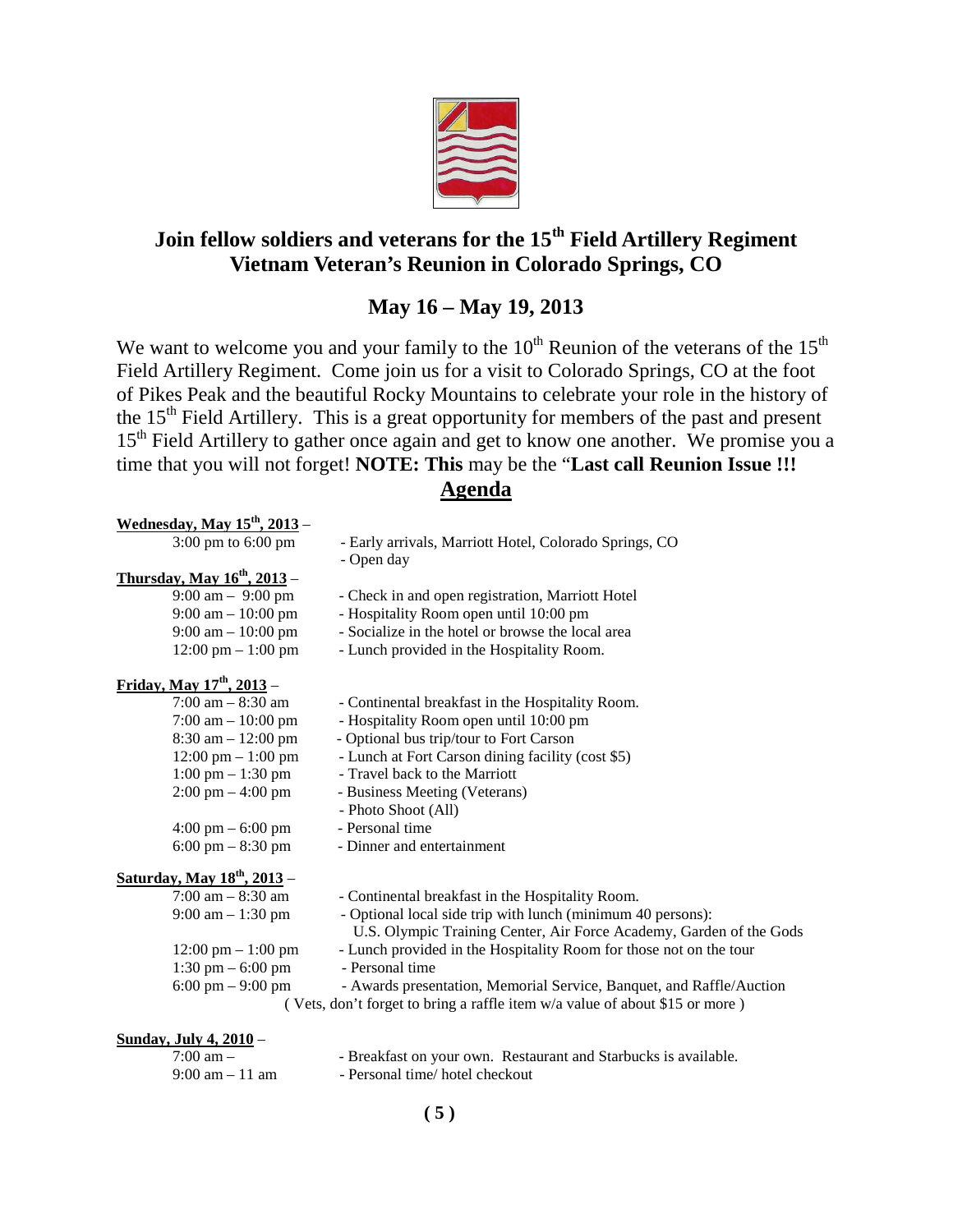## **Reunion Assoc. Registration Costs**

**Registration fee per person (paid** *by* **April 16, 2013) ……….… \$30.00 Registration fee per person (paid** *after* **April 16, 2013) …….… \$50.00**

### **CANCELLATIONS OF REGISTRATION FEES MAY BE MADE WITHOUT PENALTY UNTIL APRIL 15, 2013; CANCELLATIONS** *AFTER* **APRIL 16, 2013 WILL** *NOT BE* **REFUNDED** Fee includes:

Transportation to and from the airport to the Marriott Hotel Reunion gift bag, name tag and welcome packet Complimentary bottle of wine Continental breakfast & cold cut lunches Administrative costs Friday bus tour to Fort Carson Fee does not include: *Hotel rooms, Friday night dinner and entertainment, Saturday night banquet, or optional local attraction tour on Saturday.*

### **Accommodations and Events**

**The Marriott Hotel, Colorado Springs** will be the headquarters for all events. Room costs are not included in reunion fee and attendees will need to book their own room reservations at the hotel. We have blocked a large number of rooms at the Marriott Hotel from May  $16<sup>th</sup>$ to May 19<sup>th</sup>. To make reservations call 1-800-932-xxxx. Tell them you are with the 15<sup>th</sup> Field Artillery Regiment Vietnam Veteran's Reunion for the discounted rate.

**Room costs: \$99 plus tax (approx. \$109 total) double occupancy per night** (booked by April 16, 2013). Check in after 3 pm on May 16th; check out by 11 am, May  $19<sup>th</sup>$ . Rates are also good for 3 nights prior and 3 nights after the event if you choose to stay longer. **All room reservations and payments are made directly with the hotel, not with the Association**

**Saturday night banquet** will be a sit down dinner followed by speakers, presentations and auctions. **Cost: \$31 per person**

### **Optional Events**

**Friday, May 17th, 2013 - Optional bus tour to Fort Carson with lunch at a post dining facility (\$5). Also, optional evening dinner and Western show at the Marriott Hotel. Cost: \$29 per person**

### **Saturday, May 18, 2013, Optional Colorado Springs Region Tour (subject to 40 person minimum). Cost: \$27 per person includes lunch**

Bus transportation from hotel to the U.S. Olympic Training Center, U.S. Air Force Academy, Garden of the Gods and return to the hotel in time to rest and prepare for the evening banquet and events. **Important note:** Optional tour requires walking short distances. School-style bus transportation will be provided, or those who wish to use their own personnel vehicle can do so.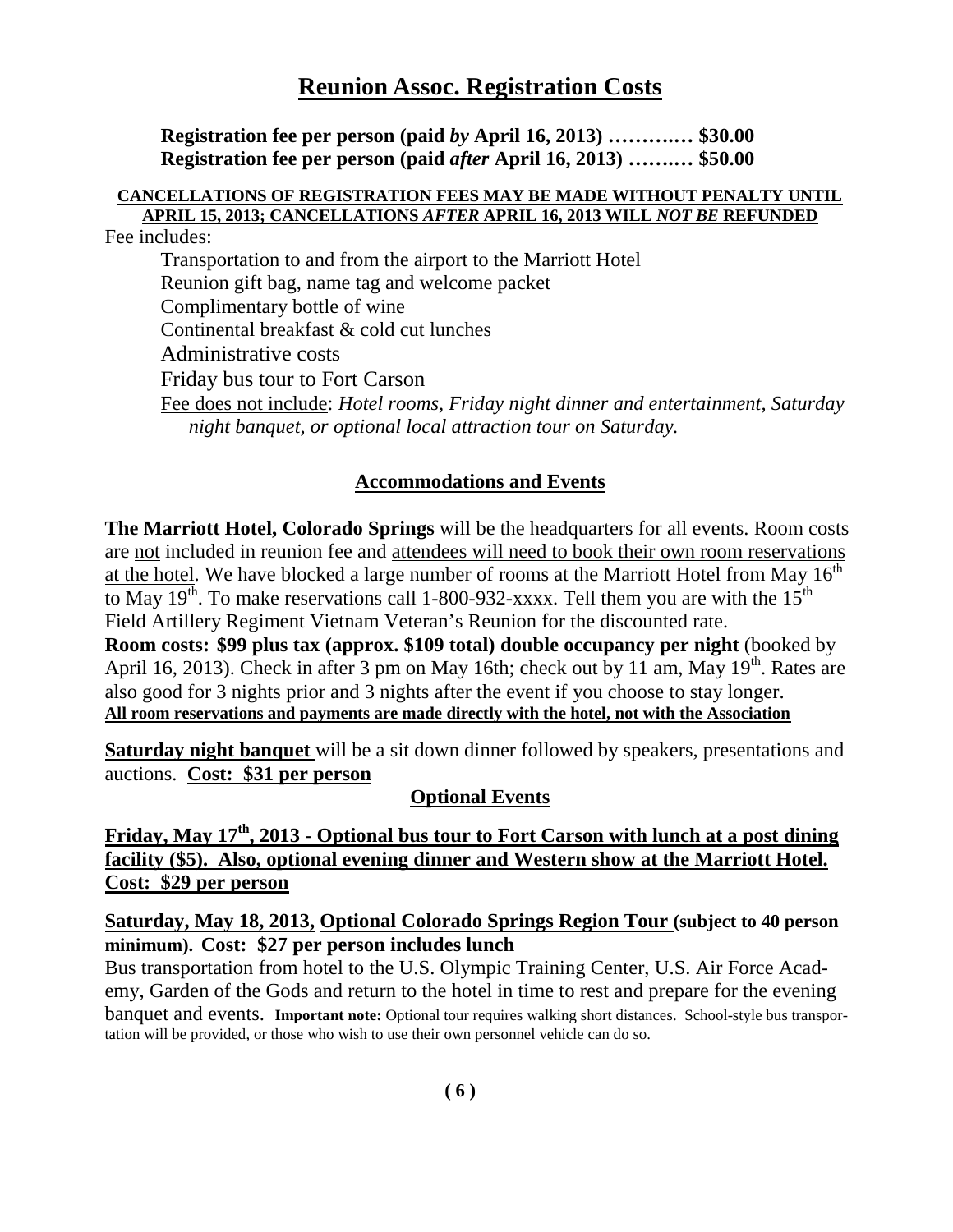## **15FA - REUNION REGISTRATION FORM - COLORADO-SPRINGS, CO. MAY 16-19, 2013 ( PLEASE SUBMIT ASAP !!! PRINT LEGIBLY! )**

| Name: FIRST                                                                                                                                                                                                                                                                                                                                                                                                                                  |                                                                                             |                                              |                                                                                                                                                                                                                              |  |  |
|----------------------------------------------------------------------------------------------------------------------------------------------------------------------------------------------------------------------------------------------------------------------------------------------------------------------------------------------------------------------------------------------------------------------------------------------|---------------------------------------------------------------------------------------------|----------------------------------------------|------------------------------------------------------------------------------------------------------------------------------------------------------------------------------------------------------------------------------|--|--|
|                                                                                                                                                                                                                                                                                                                                                                                                                                              | <b>MID-INITIAL</b>                                                                          |                                              | <b>LAST</b>                                                                                                                                                                                                                  |  |  |
|                                                                                                                                                                                                                                                                                                                                                                                                                                              |                                                                                             |                                              | Spouse/First Name:<br>Guest/s Full Name:<br>1988 - Container Spouse/First Name:                                                                                                                                              |  |  |
|                                                                                                                                                                                                                                                                                                                                                                                                                                              |                                                                                             |                                              |                                                                                                                                                                                                                              |  |  |
|                                                                                                                                                                                                                                                                                                                                                                                                                                              |                                                                                             |                                              |                                                                                                                                                                                                                              |  |  |
|                                                                                                                                                                                                                                                                                                                                                                                                                                              |                                                                                             |                                              |                                                                                                                                                                                                                              |  |  |
|                                                                                                                                                                                                                                                                                                                                                                                                                                              |                                                                                             |                                              |                                                                                                                                                                                                                              |  |  |
|                                                                                                                                                                                                                                                                                                                                                                                                                                              |                                                                                             | <b>ASSOCIATION REUNION REGISTRATION FEES</b> |                                                                                                                                                                                                                              |  |  |
|                                                                                                                                                                                                                                                                                                                                                                                                                                              |                                                                                             |                                              | RECEIVED <u>BEFORE</u> APRIL 16, 2013: No in Party $\#$ x's \$ 30 Each = \$                                                                                                                                                  |  |  |
|                                                                                                                                                                                                                                                                                                                                                                                                                                              |                                                                                             |                                              | RECEIVED AFTER APRIL 16, 2013: No in Party $\#$ x's \$50 Each = \$                                                                                                                                                           |  |  |
|                                                                                                                                                                                                                                                                                                                                                                                                                                              |                                                                                             |                                              | Saturday Evening 6:30pm Banquet: No in Party $\#$ $x$ 's \$ 31 Each = \$                                                                                                                                                     |  |  |
| Select Banquet Entrées: Seared Chicken Breast w/Boursin, Tomato & Artichoke w/Lemon Garlic<br>Butter: (# ) or Broiled Top Sirloin w/Burgundy Mushroom and Demi Glace: (# )<br>(Special diet meal on request.)<br>All entrees include: Mixed Salad, Freshly Baked Rolls & Butter, Roasted Potato & Chef's choice of<br>Vegetable, Chocolate Cake, Freshly Brewed Coffee, Decaffeinated Coffee & Herbal Teas.<br><b>Three Optional Events:</b> |                                                                                             |                                              |                                                                                                                                                                                                                              |  |  |
|                                                                                                                                                                                                                                                                                                                                                                                                                                              | (1) Ft Carson Bus Tour: No in Party: # ____ (Free transportation. \$5 for lunch. No prepay) |                                              |                                                                                                                                                                                                                              |  |  |
|                                                                                                                                                                                                                                                                                                                                                                                                                                              |                                                                                             |                                              |                                                                                                                                                                                                                              |  |  |
|                                                                                                                                                                                                                                                                                                                                                                                                                                              |                                                                                             |                                              | (3) Saturday CO Springs Bus Tour (incl lunch): No In Party: $\#$ $\_\_\ x$ 's \$ 27 Each = \$                                                                                                                                |  |  |
|                                                                                                                                                                                                                                                                                                                                                                                                                                              |                                                                                             |                                              | <b>Additional Reunion Donation/s: \$</b>                                                                                                                                                                                     |  |  |
|                                                                                                                                                                                                                                                                                                                                                                                                                                              |                                                                                             |                                              | Total: \$                                                                                                                                                                                                                    |  |  |
| Mail form and check to: Ray Tingstrom 1736 Iver Street, Colorado Springs, CO 80910<br>Questions: Contact Ray: 719-445-xxxx or 808-271-xxxx or email @yahoo.com                                                                                                                                                                                                                                                                               |                                                                                             |                                              |                                                                                                                                                                                                                              |  |  |
|                                                                                                                                                                                                                                                                                                                                                                                                                                              |                                                                                             |                                              | Rooms: 15 <sup>th</sup> FA Reunion rate: \$99 plus 9.4% state & local taxes (approx. \$109 total). Cut-off is April<br>16, 2013 after which, unused rooms are released and offered to the general public at the normal rate. |  |  |
| I called the Marriott Hotel, 1-800-932-xxxx, mentioned "15 <sup>th</sup> FA Regiment Reunion" for my discount<br>and made reservations for May __ to May __ . Room Conformation #:<br>NOTE: No Assoc. Reunion Fees for hospitality room items refunded after APRIL 16, 2013.                                                                                                                                                                 |                                                                                             |                                              |                                                                                                                                                                                                                              |  |  |
|                                                                                                                                                                                                                                                                                                                                                                                                                                              |                                                                                             |                                              |                                                                                                                                                                                                                              |  |  |
|                                                                                                                                                                                                                                                                                                                                                                                                                                              |                                                                                             | (7)                                          |                                                                                                                                                                                                                              |  |  |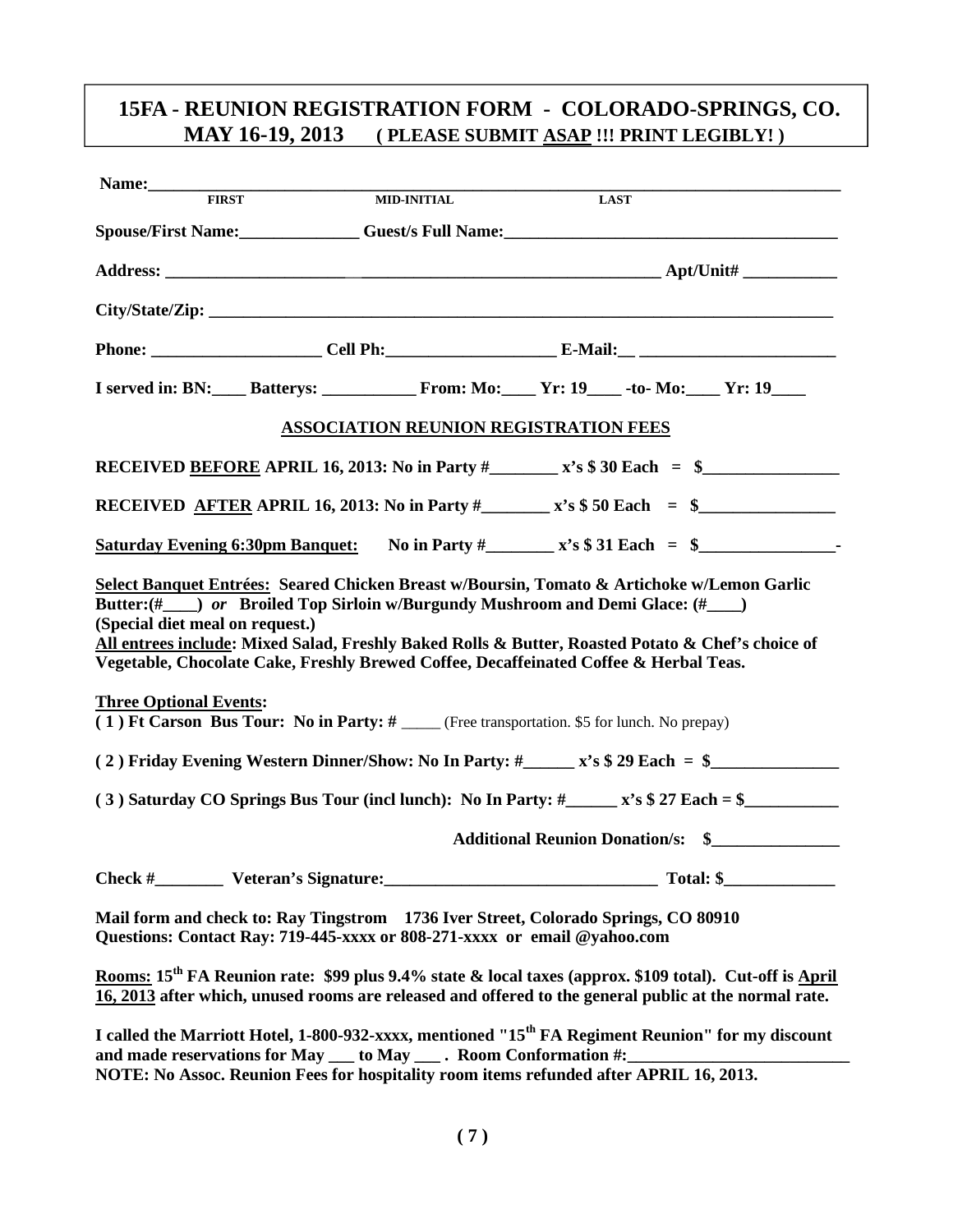### **News and More by Phil Maughan**

### **Looking Back**

**The Vietnam War Commemoration Commission has kicked off the 50th Anniversary recognition of the Vietnam War. While the 15th Field Artillery Regiment will not reach the 50 year anniversary of its involvement in the Vietnam War for a few more years, here is a brief listing of some of the events that were occurring in Vietnam 50 years ago.**

| <b>August 3, 1962</b>    | <b>First Australian advisers arrive</b>                                          |
|--------------------------|----------------------------------------------------------------------------------|
| September 1, 1962        | US Army helicopter gunships first see combat                                     |
| <b>December 31, 1962</b> | US troop strength 11,300                                                         |
| <b>January 2, 1963</b>   | US advisors suffer 3 KIA and the loss of 5 helicopters in support of ARVN infan- |
|                          | try in the Battle of Ap Bac against a main line NVA battalion                    |
| <b>March 1, 1963</b>     | The $25th$ ID deploys soldiers to Vietnam as helicopter door gunners             |

**From our own history, December 1, 2012 was the 42nd anniversary of the loss of the 7/15 FA Battalion Commander, LTC Raymond Penn, Jr., SMAJ Laverne Coyle, CWO Kenneth Crayne and WO Stephen Sellectt. All were aboard an OH58 which went down at the Mang Yang Pass. You can read more about these men and others who died in Vietnam at www.vvmf.org/thewall or www.virtualwall.org**

### **Looking Forward**

**The Vietnam Veterans Memorial Fund, the group which raised the money to build the Vietnam Memorial some 30 years ago is now building an Educational Center just across Henry Bacon Drive from the Memorial. The ground breaking for this 35,000 square foot building took place November 28, 2012. When completed, it will have extensive audio visual exhibits tracing the history of the US military from Bunker Hill through today with particular emphasis on the Vietnam War. Visitors will be able to key in a name from the Wall and view a large screen image of the soldier and the available background information about him. The Center will also have a rotating display of some of the more than 200,000 objects which have been left at the Wall in remembrance of those who died in Vietnam. For more information see www.buildthecenter.vvmf.org As you would expect, donations are appreciated.**

### **Thinking of a Trip back to Vietnam?**

**There are many tour agencies which you can choose from and since I have not made a return trip, I have no recommendations. I did, however, talk with an exhibitor at the VFW National Convention last summer who is a Vietnam vet and co-founder of Vietnam Battlefield Tours. In our short conversation he came across as quite professional and knowledgeable. You can contact the firm at www.vietnambattlefieldtours.com or 877-231-9277. If any of our association members who have traveled back to Vietnam have recommendations or warnings about specific firms, please let me know and I will publish that in a subsequent edition.**

### **Veterans Administration Claims Processing**

**The VA proudly talks about have processed record numbers of claims in each the last three years but unfortunately the backlog of claims pending decision continues to grow. The VA attributes that disappointing dichotomy to the large number of claims resulting from the expansion of the number of diseases now presumed to be caused by Agent Orange and the high percentage of returning vets from Iraq and Afghanistan filing claims. The VA has announced that the bulge of Agent Orange presumptive disease claims is mostly cleared allowing them to concentrate on others in the backlog. We will watch for signs of improvement. These comments are not meant to keep you from filing a claim. If you have a service related problem, you should file. The country owes you what you earned. I do recommend that you visit a Certified Service Officer associated with a major veterans group. You do not need to be a member of their veterans group; they will help you regardless of your membership. The VA rules are too complex for an amateur to navigate so stick with someone who has the training and does this full time.**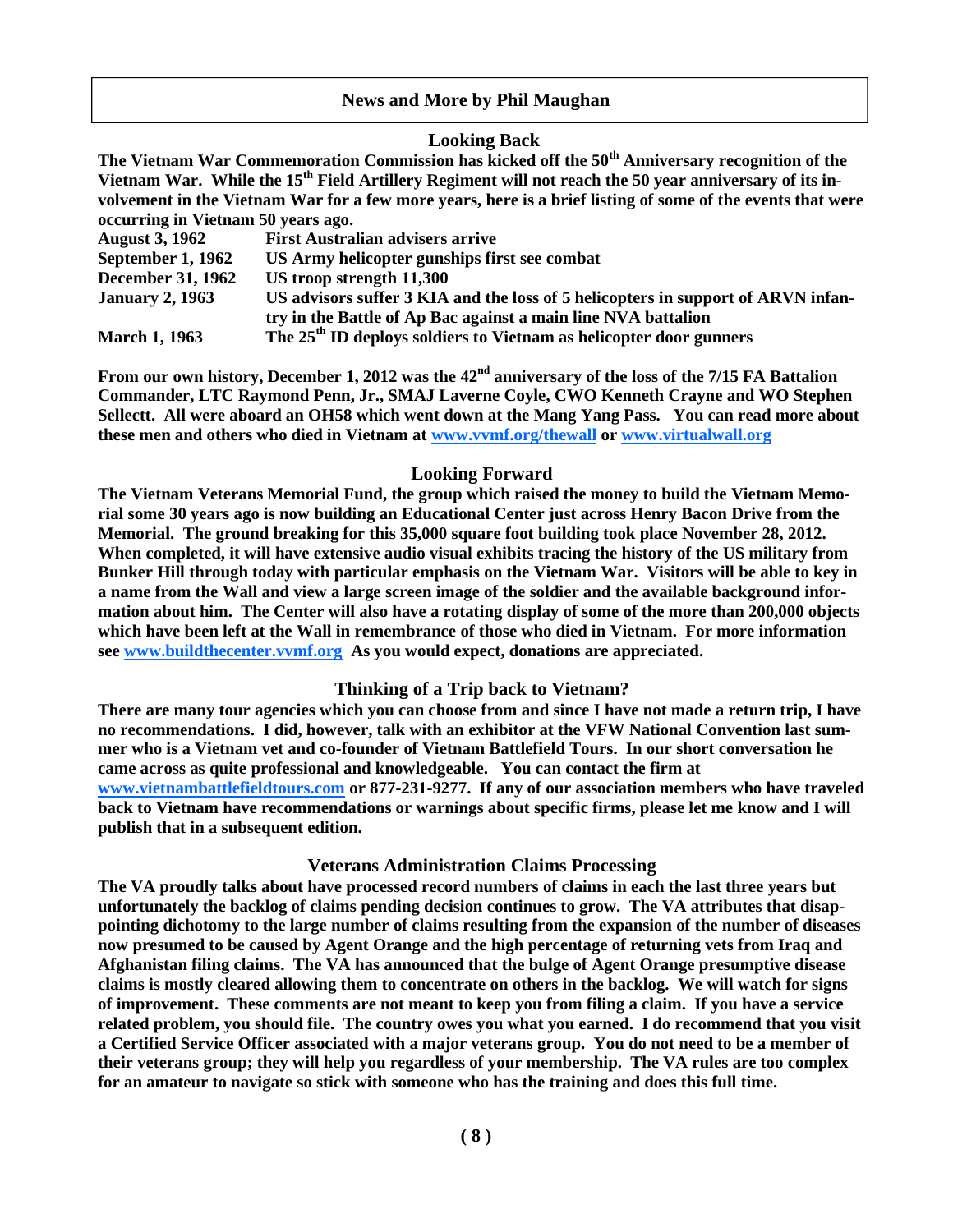### **7/15TH ARTILLERY "DUES & PX" MAIL-IN COUPON**

**(Please submit dues early in the year so we can plan our yearly missions!)**

**Dues pay for: Vet Searches, Website, Newsletters & Expenses. No money paid to all volunteer leadership! Mail to: Mike Donley 4207 W. Reichert Place, Milwaukee WI 53209-3947 414-464-xxxx @aol.com**

|              |                                                                                                   |  |          | Unit# $\qquad \qquad$ |
|--------------|---------------------------------------------------------------------------------------------------|--|----------|-----------------------|
|              |                                                                                                   |  |          |                       |
|              |                                                                                                   |  |          |                       |
|              | I have located and enclosed some old unit rosters or orders with names to search: Check Here: ( ) |  |          |                       |
| Our Own 15th | <sup>1</sup> "Allons" patch <b>Item Description</b> Price Each                                    |  | Quantity | \$\$ Subtotal         |



**15th Pocket Patch: Looks just like the unit crests below, in Red & Yellow. 2-3/4" W by 3-1/2" High.**





**Cap above with set of ( 3 ) Gold number pins on ea. side of cross-cannons, and CAB pin above Unit crest.**





**100% Pre - Shrunk**



**Cotton, Full back & Sm. Frt.** Arty T-Shirt new may .<br>Screen Printed



**Check Style: Men's(\_\_\_\_\_) Lady's(\_\_\_\_\_) Shipped Priority, Allow 4 Weeks Delivery** YEARLY DUES  $$ 12.00$  plus DONATION: \$ **( NO Dues are necessary for the Next of Kin of Deceased Vets! ) MAKE CHECKS TO: 7TH BN, 15TH ARTY ORG Total Enclosed: \_\_\_\_\_\_\_\_\_**

**All Prices Include Packaging/Shipping**

**View Clearer Images or Print an Order Form at http://www.landscaper.net under PX. THANKS for the AMMO! Especially to those who donate above the normal dues which allows us to keep sending newsletters to all. ...Quartermaster/Treasurer Mike Donley, and the Association!!**

| <b>Item Description</b>             | <b>Price Each</b> | <b>Quantity</b> | \$\$ Subtota |
|-------------------------------------|-------------------|-----------------|--------------|
| "Allons" Patch $2-1/2 \times 4$     | \$7.00            |                 |              |
| "New" 15FA Pocket Patch             | \$7.00            |                 |              |
| Orig. Unit Crest $3/4 \times 15/16$ | \$6.00            |                 |              |
| <b>Crest, Lapel/Tie-Tack 5/8</b>    | \$4.00            |                 |              |
| Combat Arty Pin $1/2 \times 1-1/2$  | \$6.00            |                 |              |
| <b>Red Baseball Cap/Unit Design</b> | \$17.00           |                 |              |
| <b>Baseball Cap "Patch" Only:</b>   | \$7.00            |                 |              |

**1/2" Gold Number Pins (Set of 3) \$ 18.00 ( #'s 1 & 5, Circle BN: 1 2 5 6 7 ) \_\_\_\_\_\_\_\_\_ Use Pre-Punctured Holes to Attach through Dense Material, ie: the Cap's Front Patch!**

**Baseball Cap & Number Pins \$ 32.00 ( Circle BN Above ) (\_\_\_\_\_\_) \_\_\_\_\_\_\_\_\_ Attach Number Pins on each side of cross-cannons for me: check here:(\_\_\_\_): Free**

**7/15 Bumper Sticker 3 x 11-1/2 \$ 7.00 (\_\_\_\_\_\_) \_\_\_\_\_\_\_\_\_ 6/15 Bumper Sticker 3 x 11-1/2 \$ 7.00 (\_\_\_\_\_\_) \_\_\_\_\_\_\_\_\_**

**Redlegs T-Shirt (many left, but to be disc'd when sold out) \$ 20.00 ( ( Black, Shipped 1st Class, Circle Size/s: LG XL 2XL )**

**15th Field Artillery Watch \$ 47.00 (\_\_\_\_\_\_) \_\_\_\_\_\_\_\_\_**

**Images**

**Gold/Silver Adj'd Clasp Band, Unit Crest over Cross - Cannons on a**